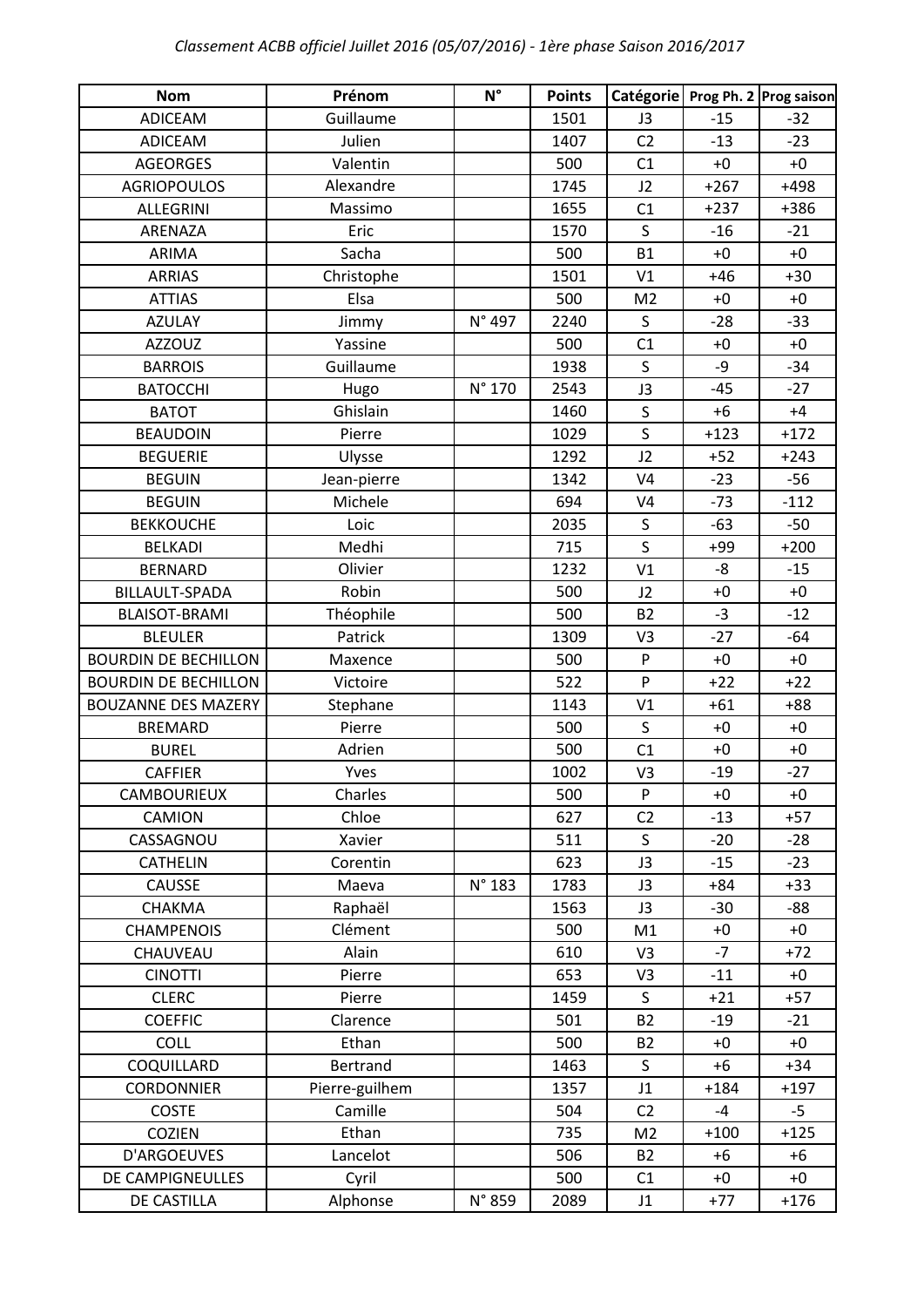| <b>Nom</b>               | Prénom        | $N^{\circ}$    | <b>Points</b> | Catégorie      |        | Prog Ph. 2 Prog saison |
|--------------------------|---------------|----------------|---------------|----------------|--------|------------------------|
| DE CASTILLA              | Hugues        |                | 500           | V <sub>2</sub> | $+0$   | $+0$                   |
| DE NODREST               | Léo           | N° 187         | 2519          | J1             | $+75$  | $+146$                 |
| DE VAUBLANC              | Rémi          |                | 500           | J1             | $+0$   | $+0$                   |
| <b>DEGUIL</b>            | Christophe    |                | 973           | V1             | $+1$   | $-18$                  |
| <b>DELORME</b>           | Pierre        |                | 1794          | S              | $-2$   | $-16$                  |
| <b>DOUIFI</b>            | Yanis         | N° 357         | 2336          | S              | $-18$  | $-66$                  |
| <b>DOUSS</b>             | Medhi         |                | 533           | $\mathsf S$    | $-5$   | $-3$                   |
| <b>DRINKHALL</b>         | Paul andrew   | $N^{\circ}$ 17 | 3430          | $\mathsf S$    | $-11$  | $-86$                  |
| DU LAC                   | Alban         |                | 500           | M1             | $-6$   | $-4$                   |
| <b>DUBOIS</b>            | Laurent       |                | 1807          | S              | $+36$  | $-5$                   |
| <b>DUPEUX</b>            | Louis gabriel |                | 1740          | J3             | $+92$  | $+134$                 |
| <b>DUPONT</b>            | Loïc          |                | 500           | $\mathsf S$    | $-2$   | $-15$                  |
| <b>DUQUESNAY</b>         | Bertrand      |                | 902           | $\mathsf S$    | $+46$  | $+39$                  |
| <b>DUSSEAUX</b>          | Marc          |                | 1521          | S              | $+120$ | $+139$                 |
| <b>ENTRINGER</b>         | Raoul         |                | 1048          | V <sub>3</sub> | $-66$  | $-74$                  |
| FEING KWONG CHAN         | Sandrine      |                | 730           | $\mathsf S$    | $+18$  | $+22$                  |
| <b>FLACELIERE</b>        | Sebastien     |                | 1089          | C <sub>2</sub> | $+4$   | $+66$                  |
| <b>FRANCO</b>            | Eytan         |                | 500           | <b>B2</b>      | $-2$   | $+0$                   |
| <b>FRANQUIN</b>          | Thierry       |                | 1123          | V <sub>2</sub> | $-16$  | $-27$                  |
| <b>GALVEZ</b>            | Louis         |                | 500           | M <sub>2</sub> | $+0$   | $+0$                   |
| <b>GAUTIER</b>           | Olivier       |                | 1114          | V1             | $-32$  | $-68$                  |
| <b>GAVEAU</b>            | Pierre-evan   |                | 500           | J1             | $+0$   | $+0$                   |
| <b>GAVETTI</b>           | Maximilien    |                | 568           | <b>B2</b>      | $+55$  | $+68$                  |
| <b>GERALD</b>            | Florian       |                | 971           | S              | $-32$  | $-81$                  |
| <b>GHARIB</b>            | Christian     |                | 717           | V <sub>4</sub> | $-18$  | $-52$                  |
| GIL                      | Ilyes         |                | 857           | C1             | $+294$ | +330                   |
| <b>GIROU</b>             | Alain         |                | 836           | V <sub>2</sub> | $-16$  | $-34$                  |
| <b>GOETZ</b>             | Pierre        |                | 1419          | J2             | $+39$  | $+36$                  |
| <b>GRUSON</b>            | Raphaël       |                | 500           | C <sub>2</sub> | $+0$   | $+0$                   |
| <b>GUILLOU</b>           | Erwan         |                | 1469          | V <sub>1</sub> | $-2$   | $-25$                  |
| <b>HABERT</b>            | Jean-françois |                | 757           | V <sub>2</sub> | $+17$  | $-2$                   |
| <b>HABERT</b>            | Patrick       |                | 1554          | V <sub>2</sub> | $-43$  | $-47$                  |
| HADDAD                   | Eden          |                | 500           | P              | $+0$   | $+0$                   |
| HADDAD                   | John          |                | 502           | V1             | $-10$  | $-15$                  |
| HADDAD                   | <b>Tarek</b>  |                | 1387          | S              | $+36$  | $+36$                  |
| HAMONOU                  | Romain        |                | 500           | C1             | $+0$   | $+0$                   |
| <b>HANIN</b>             | Aurelie       |                | 1244          | S              | $+147$ | $+135$                 |
| <b>HATIEZ</b>            | Adrien        |                | 508           | J2             | $-2$   | $+8$                   |
| <b>HAYEK</b>             | Jean-Baptiste |                | 530           | C1             | $+12$  | $+30$                  |
| <b>HOMBERG</b>           | Arthur        |                | 1020          | C <sub>2</sub> | $-13$  | $-18$                  |
| <b>HUGUET</b>            | David         |                | 2018          | $\mathsf{S}$   | $+8$   | $-40$                  |
| <b>JANUS</b>             | Krzysztof     |                | 1032          | <b>B2</b>      | $+304$ | $+336$                 |
| <b>JANUS</b>             | Tomasz        |                | 973           | <b>B2</b>      | $+216$ | $+265$                 |
| KOL                      | Nicolas       |                | 679           | S              | $-12$  | $+1$                   |
| <b>KOMAROFF KOURLOFF</b> | Adrien        |                | 508           | J1             | $+8$   | $+8$                   |
| KRISHNAKUMAR             | Anirudh       | N° 751         | 2127          | S              | $-30$  | $+1$                   |
| LABEDADE                 | Fanny         |                | 1035          | S              | $+29$  | $+29$                  |
| <b>LAFORGE</b>           | Gael          |                | 893           | S              | $-27$  | -9                     |
| LE BAIL                  | Romain        |                | 1656          | S              | $+0$   | $+0\,$                 |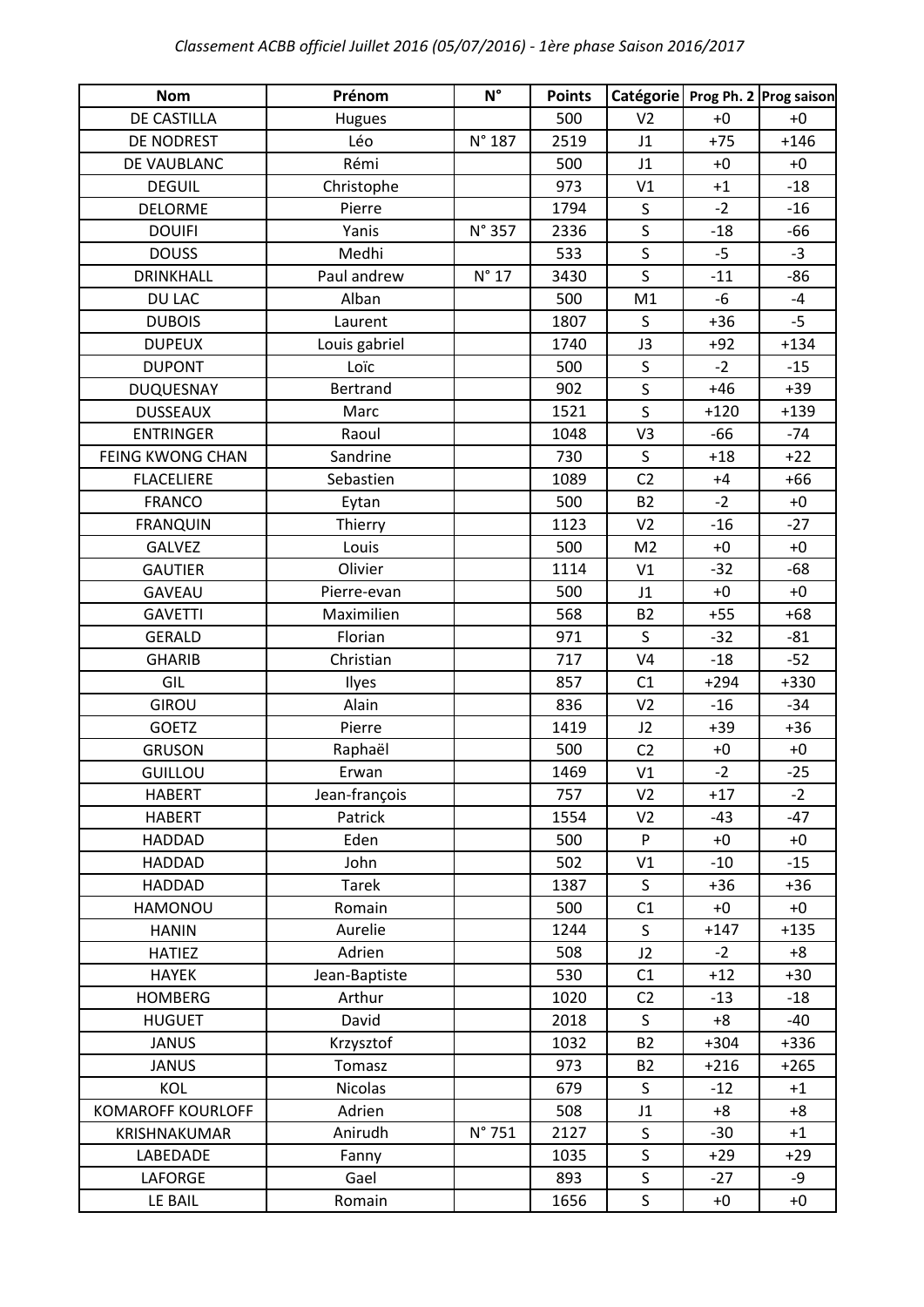| <b>Nom</b>            | Prénom          | $N^{\circ}$    | <b>Points</b> | Catégorie      |         | Prog Ph. 2 Prog saison |
|-----------------------|-----------------|----------------|---------------|----------------|---------|------------------------|
| LE BERRE              | Daniel          |                | 500           | V <sub>4</sub> | $+0$    | $-3$                   |
| LE ROY                | Martial         |                | 789           | $\sf S$        | $-24$   | $-28$                  |
| LEBEAU                | Simon           |                | 1815          | $\sf S$        | $-35$   | $-62$                  |
| LEBESSON              | Emmanuel        | $N^{\circ}$ 7  | 3382          | $\mathsf{S}$   | $+59$   | $+143$                 |
| LEMONIZ               | Mario           | N° 551         | 2209          | S              | $+23$   | $+44$                  |
| <b>LETHOREL</b>       | Serge           | N° 744         | 2131          | V1             | $-6$    | $+26$                  |
| LIEGE                 | Lucas           |                | 529           | J1             | -9      | $+29$                  |
| <b>LIMOGES</b>        | Ulrich          |                | 1397          | V <sub>1</sub> | $+4$    | $-47$                  |
| <b>LLORCA</b>         | Damien          | N° 197         | 2510          | J1             | $+103$  | $+218$                 |
| <b>LUCAS</b>          | Cosme           |                | 500           | C1             | $+0$    | $+0$                   |
| <b>LUGADET</b>        | Julien          |                | 1679          | $\sf S$        | $-1$    | $+15$                  |
| <b>MANADER</b>        | Philippe        |                | 1751          | $\sf S$        | $+20$   | $+35$                  |
| <b>MANIERE</b>        | Florian         |                | 500           | C <sub>2</sub> | $+0$    | $+0$                   |
| <b>MARBOTTE</b>       | Vincent         |                | 1407          | V <sub>2</sub> | $-29$   | $-69$                  |
| <b>MARTIN</b>         | Joseph          |                | 509           | J1             | $+5$    | -9                     |
| <b>MARTINEZ</b>       | Michel          | $N^{\circ}$ 44 | 3071          | $\sf S$        | $+51$   | $+53$                  |
| <b>MARTY</b>          | Clément         |                | 546           | <b>B1</b>      | $+21$   | $+46$                  |
| <b>MATTENET</b>       | Adrien          | $N^{\circ}$ 15 | 3487          | $\mathsf S$    | $-36,5$ | $-45$                  |
| <b>MAVRE</b>          | Victor          |                | 679           | <b>B1</b>      | $+66$   | $+131$                 |
| <b>MAYER CRESCITZ</b> | Clement         |                | 1661          | J2             | $+1$    | $-82$                  |
| <b>MERCADIER</b>      | <b>Baptiste</b> |                | 524           | J1             | $+24$   | $+24$                  |
| <b>MEUNIER</b>        | Thomas          |                | 595           | M <sub>2</sub> | $+12$   | $+62$                  |
| <b>MILIN</b>          | Ludivine        |                | 980           | S              | $+7$    | $+28$                  |
| MOLARD                | Alexandre       |                | 500           | M1             | $+0$    | $+0$                   |
| <b>MOMENI</b>         | Alban           |                | 500           | <b>B1</b>      | $+0$    | $+0$                   |
| <b>MOMENI</b>         | <b>Bastian</b>  |                | 500           | P              | $+0$    | $+0$                   |
| <b>MOMMESSIN</b>      | Alexis          | N° 182         | 2530          | $\mathsf S$    | $+126$  | $+190$                 |
| <b>MONFERRINI</b>     | Théo            |                | 500           | M1             | $+0$    | $+0$                   |
| <b>MONGA</b>          | Ludovic         |                | 1557          | S              | $-25$   | $-59$                  |
| <b>NGUY</b>           | Chi-vinh        |                | 925           | V <sub>2</sub> | $-35$   | $-43$                  |
| <b>PATS</b>           | Aurélien        |                | 574           | <b>B1</b>      | $+16$   | $+10$                  |
| PEIGNE                | Gilles          |                | 911           | V1             | $+41$   | $+63$                  |
| PHAM                  | Matthieu        |                | 1862          | S              | $-15$   | -46                    |
| PIERRON               | Guillaume       |                | 500           | $\mathsf{S}$   | $+0$    | $+0$                   |
| <b>PILYSER</b>        | Lison           |                | 506           | <b>B2</b>      | +6      | $+6$                   |
| PIMONT NISHIMURA      | Louis           |                | 1915          | C <sub>2</sub> | $+114$  | $+135$                 |
| <b>PIOT</b>           | Cassandre       |                | 843           | S              | -9      | $+45$                  |
| <b>PUY</b>            | Ambroise        |                | 506           | C <sub>2</sub> | -6      | $-14$                  |
| <b>QUANG</b>          | Albert          |                | 500           | $\mathsf S$    | $+0$    | $+0$                   |
| RADU BOSTAN           | Gabriela        |                | 532           | $\mathsf{S}$   | $+12$   | $+16$                  |
| RAKOTOMALALA          | Thomas          |                | 1529          | C1             | $+58$   | $+118$                 |
| RALAIARISON           | Sandrine        |                | 552           | S              | $+20$   | $+4$                   |
| RAULT                 | <b>Baptiste</b> |                | 1131          | M <sub>2</sub> | -9      | $+9$                   |
| <b>RECHATIN</b>       | <b>Bruno</b>    |                | 1111          | V <sub>2</sub> | $+27$   | $+90$                  |
| REUSEAU               | Frédéric        |                | 500           | V1             | $+0$    | $+0$                   |
| REUSEAU               | Louis           |                | 2046          | C <sub>2</sub> | $+92$   | $+162$                 |
| <b>RIAHI</b>          | Isabelle        |                | 529           | V1             | $-28$   | $-34$                  |
| <b>ROBIN</b>          | Jeanne          |                | 550           | <b>B2</b>      | $+50$   | $+50$                  |
| <b>ROUGER</b>         | Marion          |                | 1139          | S              | $+72$   | $+63$                  |